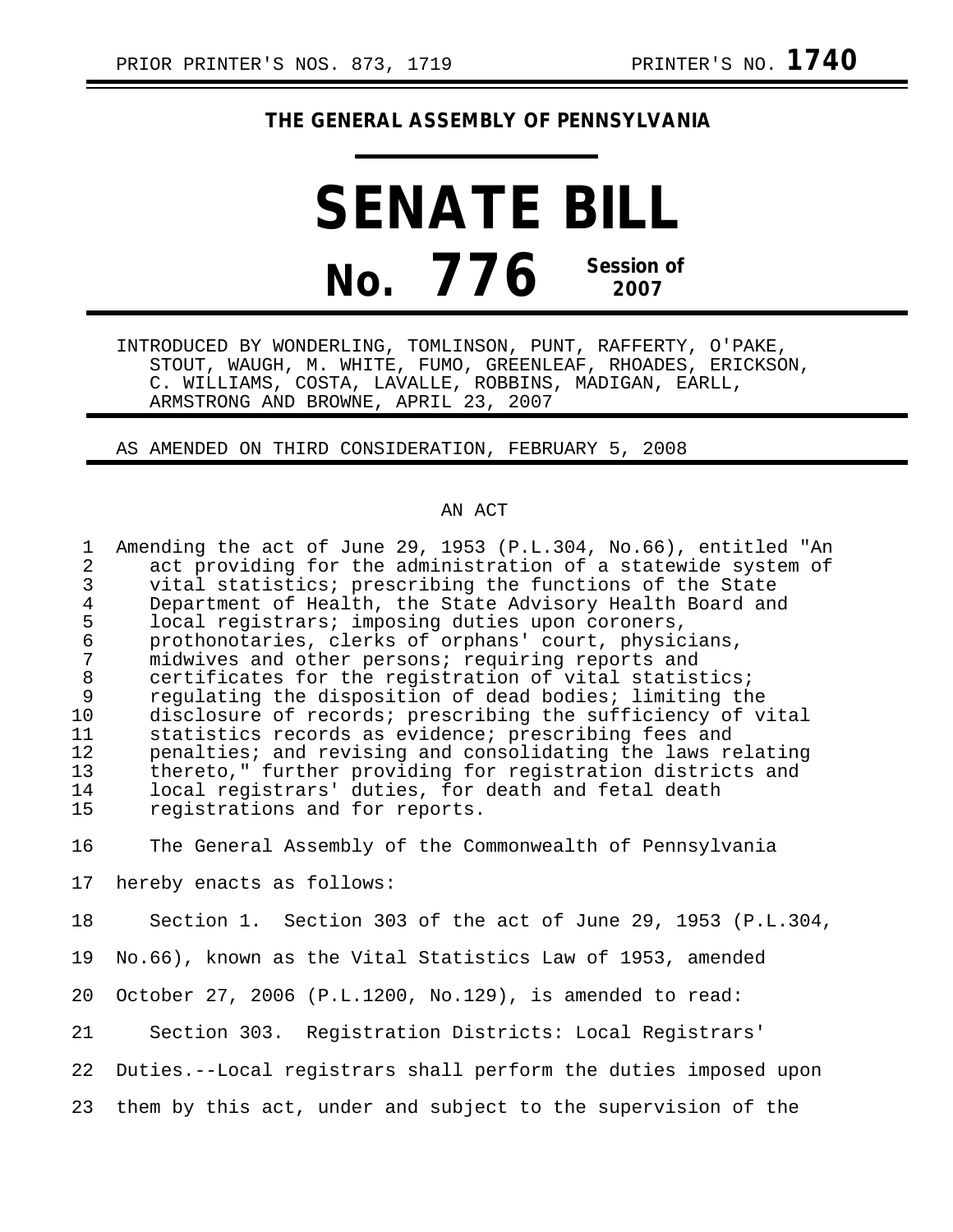1 department. Local registrars shall transmit certificates and 2 transcripts to such places and at such times as shall be 3 prescribed by the department [and shall transmit, for a person 4 who was at least eighteen (18) years of age at the time of 5 death, a copy of the death certificate to the county board of 6 elections of the county in which the person resided at the time 7 of death].

8 Section 2. Section 501 of the act, amended July 9, 1971 9 (P.L.213, No.38), is amended to read:

10 Section 501. Death and Fetal Death Registration:

11 Certificates to be Filed.--A certificate of each death or fetal 12 death which occurs in this Commonwealth shall be filed within 13 ninety-six (96) hours after the death or fetal death or within 14 ninety-six (96) hours after the finding of a dead body or fetal 15 remains. In every instance, the certificate shall be filed prior 16 to the issuance of a permit for interment or other disposition 17 of the dead body or fetal remains. The person in charge of 18 interment or of removal of the dead body or fetal remains from 19 the registration district shall file the certificate with any 20 local registrar <u>or the State Registrar of Vital Statistics,</u> who 21 shall be authorized to issue certified copies of such death. 22 Section 3. Section 504 of the act, amended October 27, 2006 23 (P.L.1200, No.129), is amended to read:

24 Section 504. Death and Fetal Death Registration: Permits 25 Concerning Dead Bodies and Fetal Remains.--No person shall 26 dispose of a dead body or fetal remains until a local registrar 27 or the State Registrar of Vital Statistics issues a permit for 28 disposal. The local registrar or the State Registrar of Vital 29 Statistics shall be authorized to issue the permit and may issue 30 blank presigned permits to the funeral director only. The 20070S0776B1740 - 2 -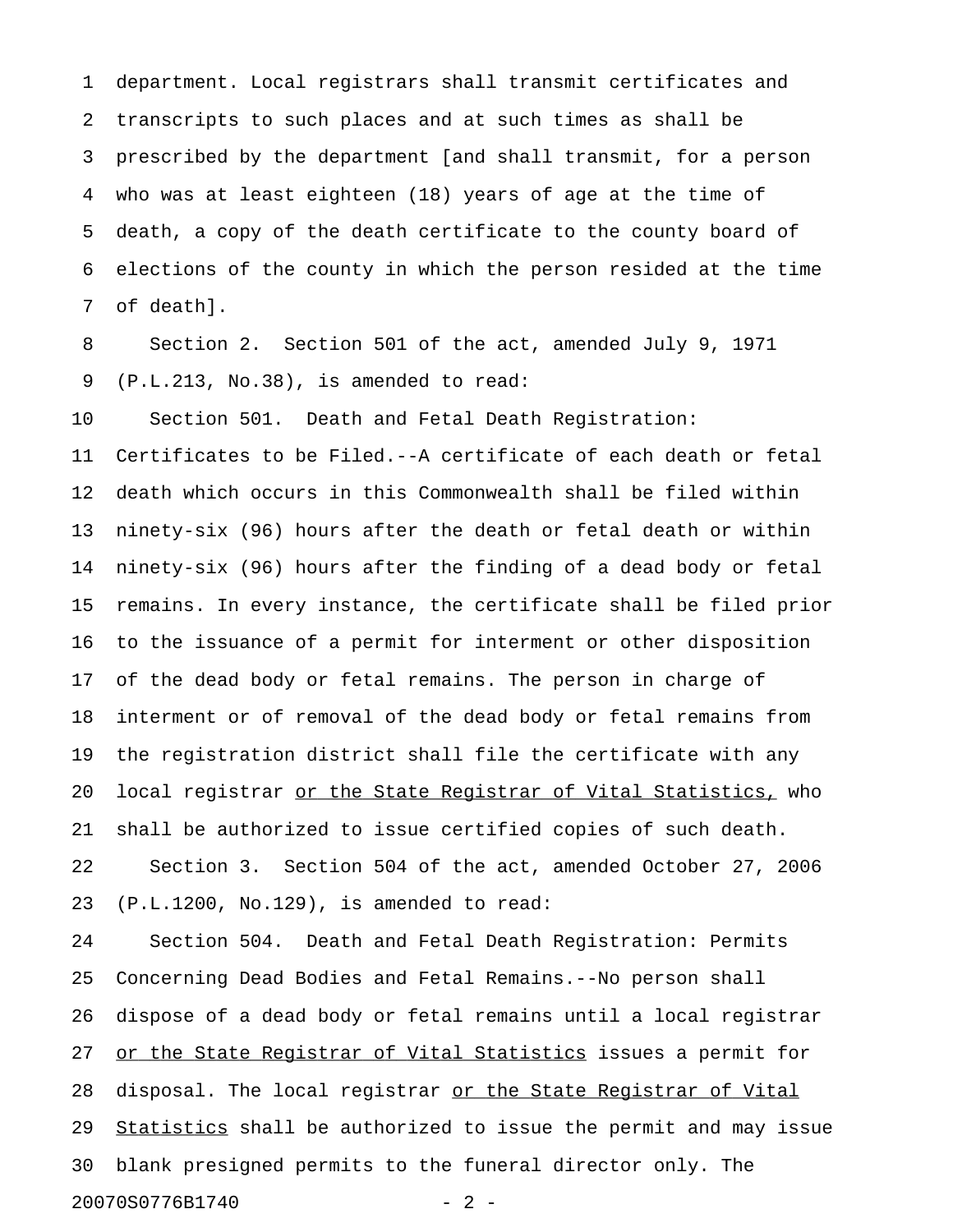1 funeral director or the person in charge of interment or removal 2 shall, within ninety-six (96) hours after the death or fetal 3 death or within ninety-six (96) hours after the finding of a 4 dead body or fetal remains, file with the local registrar a 5 certificate of death or fetal death.

6 The sexton or other person in charge of any premises in which 7 bodies are interred or cremated shall not allow the interment or 8 cremation of any dead body or fetal remains unless a permit 9 issued under this section is presented to the sexton. The sexton 10 or other person in charge of the premises shall endorse upon 11 each permit presented to the sexton or other person the date of 12 interment or cremation, over the sexton's or other person's 13 signature, and shall return the permit so endorsed to the local 14 registrar of the sexton's or other person's district or the 15 State Registrar of Vital Statistics within ten day from the date 16 of interment or cremation.

17 Section 4. Section 801.1 of the act, amended November 23, 18 2004 (P.L.909, No.122), is amended to read:

19 Section 801.1. Records: Reports to County Registration 20 Commissions.--[The department shall report monthly in writing to 21 the registration commission of each county the deaths of 22 residents of such counties, except residents less than eighteen 23 years of age, for the preceding month. Said report shall contain 24 the full name of the decedent, his or her last address, the date 25 of his or her birth if available, and the date of his or her 26 death.] The department shall transmit monthly to the Department 27 of State an electronic file containing information on all 28 resident deaths, except residents less than eighteen years of 29 age, for the preceding month. The electronic file shall include $\tau$ 30  $at$  a  $minimum_t$ , the full name of the decedent, gender, last

20070S0776B1740 - 3 -